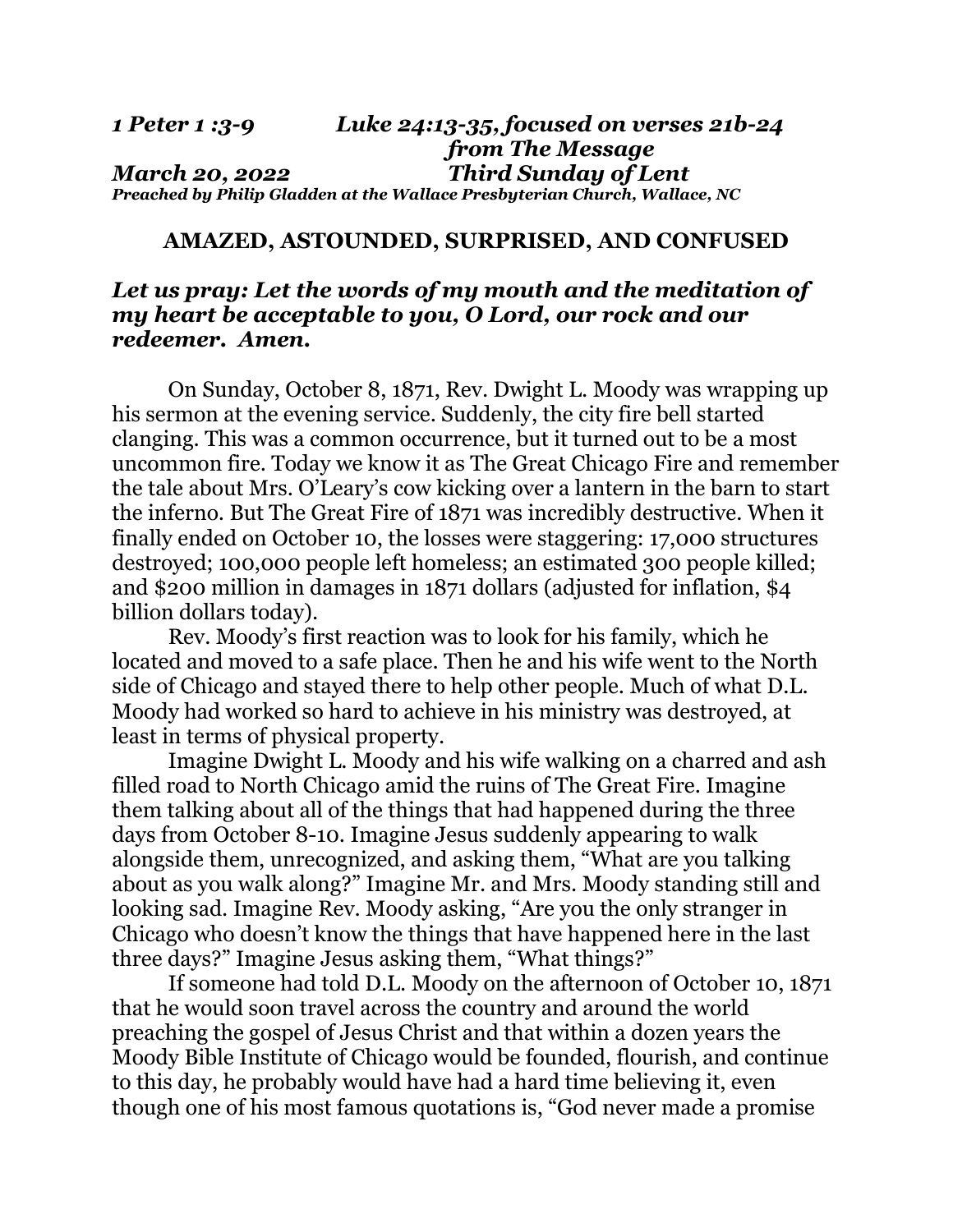that was too good to be true." I imagine that on the afternoon of October 10, 1871, Dwight L. Moody, his wife, and many other faithful Christians, no matter how strong their faith, must have been amazed, astounded, surprised, and confused.

We know what it means to say that something is "too good to be true." We even have a more realistic, pragmatic, maybe even pessimistic variation – "If it sounds too good to be true, it probably is." Here's one definition of "too good to be true" – "If you say something seems too good to be true, you are suspicious of it because it seems better than you had expected, and you think there may be something wrong with it that you have not noticed." Other definitions take it a step further: "so good that it is hard to believe; so exciting or pleasing as to be unbelievable; so excellent that it defies belief."

 Isn't the opposite also true? Can't something be "too bad to be true"? When you get the unexpected bad news that your loved one has died, you say, "I can't believe it's true!" When the planes hit the Twin Towers, we said, "I can't believe it's true!" When we started reading reports and seeing pictures of Russia's invasion of Ukraine, we said, "I can't believe it's true!"

 We know what it's like to hear something so bad we can't believe that it's true. We know what it's like to hear something so good we can't believe that it's true. So, we can better understand how Cleopas and his companion must have felt on the Emmaus Road that first Easter Sunday afternoon as they talked to the stranger who asked, "What things?"

 First, they told him the things that were so awful they couldn't believe they were true. . . "The things that happened to Jesus the Nazarene. He was a man of God, a prophet, dynamic in work and word, blessed by both God and all the people. Then our high priests and leaders betrayed him, got him sentenced to death, and crucified him. And we had our hopes up that he was the One, the One about to deliver Israel." (Luke 24:19-21a, *The Message*) No wonder Cleopas and his companion stood still, looking like they had lost their best friend. They couldn't believe the bad things that had happened to their friend, the one they thought was going to save them. "But we had hoped . . ."

 But, then, Cleopas and his companion told the stranger about the good things they had heard about that seemed too good to be true. "And it is now the third day since it happened. But now some of our women have completely confused us. Early this morning they were at the tomb and couldn't find his body. They came back with the story that they had seen a vision of angels who said he was alive. Some of our friends went off to the tomb to check and found it empty just as the women said, but they didn't see Jesus. . ." (Luke 24:21b-24, *The Message*)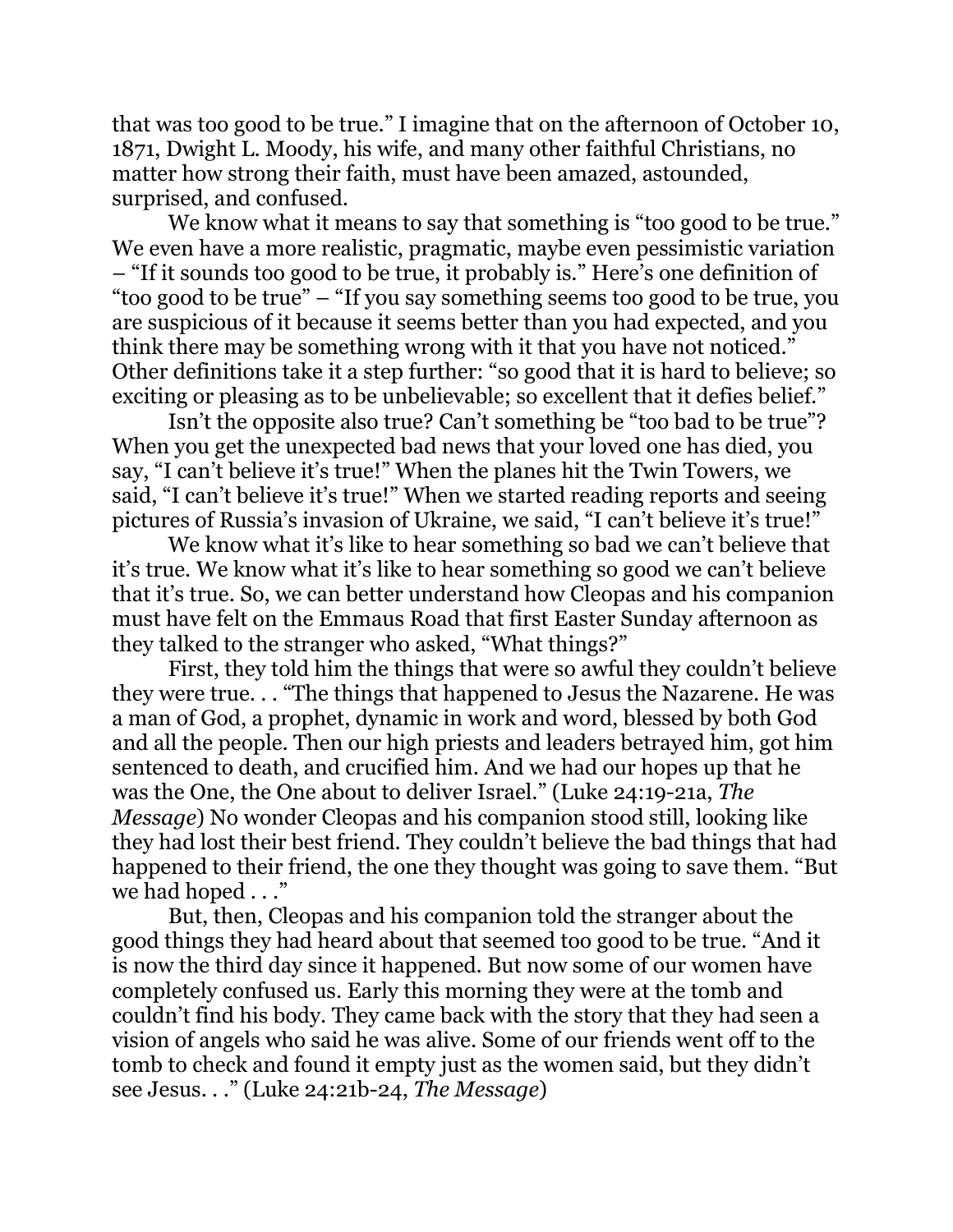Each week during the season of Lent, we are hearing Luke's story of the Emmaus Road experience from a different version of the Bible. Today I read from Eugene Peterson's translation called *The Message*. The blurb for *The Message* on amazon.com says "*The Message* combines the authority of God's Word with the cadence and energy of conversational English." That is the reason for most "new" translations and versions of the Bible. It is said that William Tyndale, who was executed for his translation of the Old and New Testaments into the English language in the 16th century, explained his reason for his translations, "so that the boy that driveth the plough" could read the scriptures in his own language.

 Many English translations of the Emmaus Road story have Cleopas and his companion say to Jesus, "Some women of our group *astounded* us. I'm fascinated by the way *The Message* puts it: "But now some of our women have completely *confused* us . . ." But, just think about that: no matter how much Cleopas and his companion might have wished for things to be different that Sunday afternoon, all of the evidence and circumstances pointed to the obvious – Jesus was dead and so were their hopes. An empty tomb? An angelic vision? He's alive? No wonder they were confused. It must have sounded too good to be true.

 That word, usually translated "amazed," comes from a Greek verb that quite literally means "outside of oneself." As one biblical scholar puts it, "It means to be amazed, astonished, or astounded describing 'the feeling of astonishment mingled with fear, caused by events which are miraculous, extraordinary, or difficult to understand.' It can describe one who is so astonished almost to the point of failing to comprehend what one has experienced."

 "Our high priests and leaders betrayed him, got him sentenced to death, and crucified him. And we had our hopes up . . ." That was reality for Cleopas and his companion on the road to Emmaus that Sunday afternoon. "Early this morning they were at the tomb and couldn't find his body. They came back with the story that they had seen a vision of angels who said he was alive." That was also reality, but not yet for Cleopas and his companion, even though the risen Lord was right there with them, walking with them and talking with them. No wonder they were amazed, astounded, surprised, and confused all at the same time.

 In the *Layman's Bible Commentary* series from the 1960's, which some of you might have used when you taught Sunday School, Donald G. Miller muses about why Cleopas and his companion must have been amazed, astounded, surprised, and confused. He writes, "Nevertheless, perplexing things had taken place; namely the body had disappeared from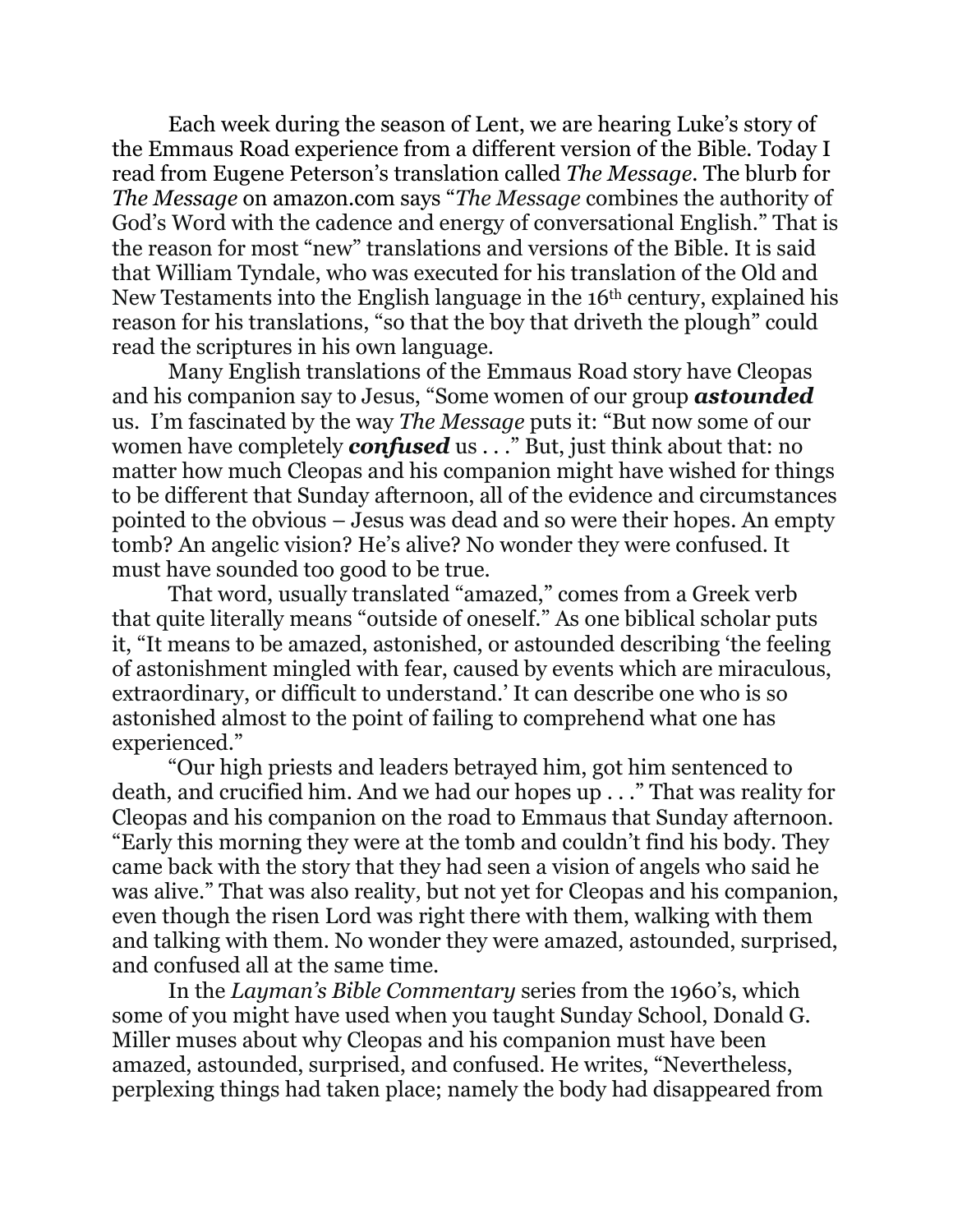the tomb. Some women had reported a vision of angels who said that Jesus was alive. Investigation confirmed the fact of the empty tomb, but gave no evidence that Jesus was living. If he were alive, would he have remained absent from his disciples?"<sup>1</sup> Another Bible commentator says much the same thing, only he puts the words into those two travelers' mouths: "And we were confident that he would rescue Israel. But after everything that's happened in Jerusalem, and now it being far into the third day – well, we just don't know."<sup>2</sup>

 As we walk along the road through this Lenten season, we are talking about all the things that are happening: the ongoing pandemic and the concern about another surge; the horror unfolding in Ukraine and the fear the war may escalate beyond those borders into NATO countries; the rising prices that are costing us more at the gas pump and the grocery store; the realization that things have changed quite a bit since March 2020 and wondering what's ahead of us on the road. Yes, we're talking about all these things that have happened, are happening, and what might happen.

 And we walk along the road through this Lenten season as people who say we believe: we believe God has never made a promise too good to be true; we believe the good news that Jesus is alive; we believe that nothing can separate us from the love of God in Jesus Christ our Lord. That's what we *say* we believe, but how often do we walk the road thinking all of that good news is just too good to believe? How often do we look at the circumstances of life and think they are the ultimate reality of life? And, even if we really believe that God has never made a promise too good to be true, how often do we take it for granted? How often do we fail to live into God's promise? How often are we no longer amazed, astounded, surprised, and, yes, even confused when we hear the good news, "He is alive!"?

 Around the time D.L. Moody was rededicating himself to the gospel ministry and rebuilding from the ashes of The Great Chicago Fire, Fannie Kennish wrote the hymn "The Walk to Emmaus." Although her hymn is almost 150 years old and based on Luke's story that is 2,000 years old, it can still speak to us today as we make our way through this life and find ourselves again and again on the Emmaus Road, feeling so often just as Cleopas and his companion did on another Sunday afternoon.

> *Lo, two of the Lord's disciples walked side by side, and talked of the dear, dead Master, The Crucified. They spake with the passing stranger, who walked alone; Nor heard in the words of comfort, The Master's tone. So, oft in the waning twilight, One passeth by; His voice rings out thro' the darkness, Lo, it is I.*